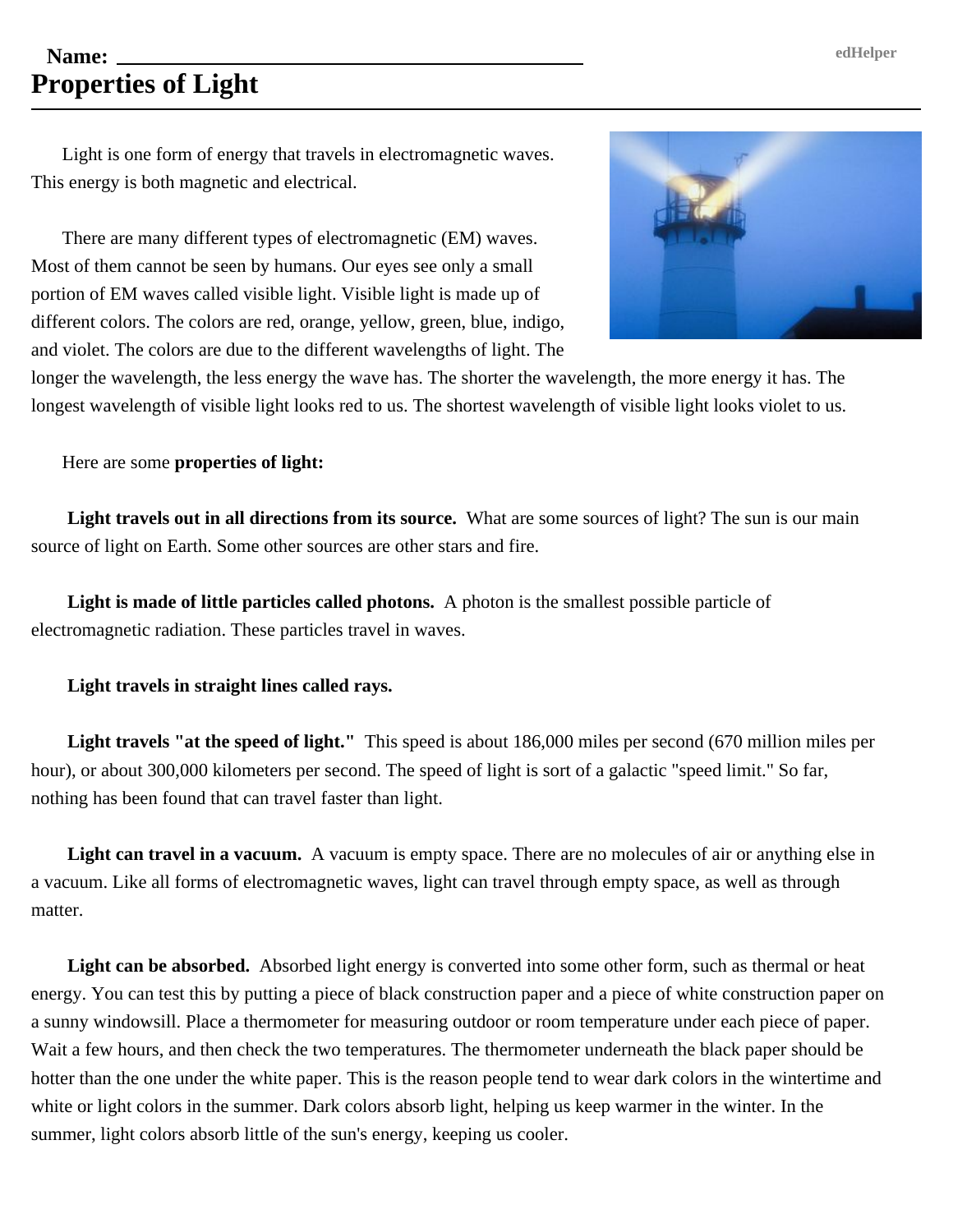Light can be reflected. If you shine light on a surface, some of that light will bounce off, or be reflected by, the surface. The *law of reflection* tells us that light will always be reflected by a surface at the same angle at which it hits the surface. Objects that we see get their color from the light they reflect. A green object looks green because it absorbs all other colors but reflects green.

**Light can be refracted.** Light always travels in straight lines. But when it passes from one medium into another, it changes direction slightly. Refraction occurs because light travels at different speeds through different materials. When light passes through air into water, for example, it slows down. The light rays are bent slightly. You can see this if you put a pencil into a half-glassful of water. The pencil looks bent or broken at the water line. This is due to refraction.

**Light can be transmitted.** Sometimes light passes through matter. This is called transmission. Light is transmitted through some matter more easily than through other kinds of matter. Light is transmitted through water, air, and glass very easily. These materials are said to be transparent. *Transparent* materials allow light to be transmitted through them easily. Some matter transmits some, but not all, of the light that hits it. This material is called *translucent.* Some examples of translucent material are waxed paper or glass blocks. *Opaque* matter does not transmit any light. You cannot see through it because light doesn't pass through it. A book and a brick wall are two examples of opaque materials.

Properties of Light

# **Questions**

- 1. What is the smallest possible piece of electromagnetic radiation?
	- A. waves
	- B. rays
	- C. photons
- 2. How does light travel?
	- A. in straight lines
	- B. in rays
	- C. in waves
	- D. all of the above
	- 3. What is the speed of light?
		- A. about 186,000 miles per second
		- B. about 300,000 kilometers per second
		- C. about 670 million miles per hour
		- D. all of the above are correct
		- 4. Light cannot be absorbed.
			- A. true
			- B. false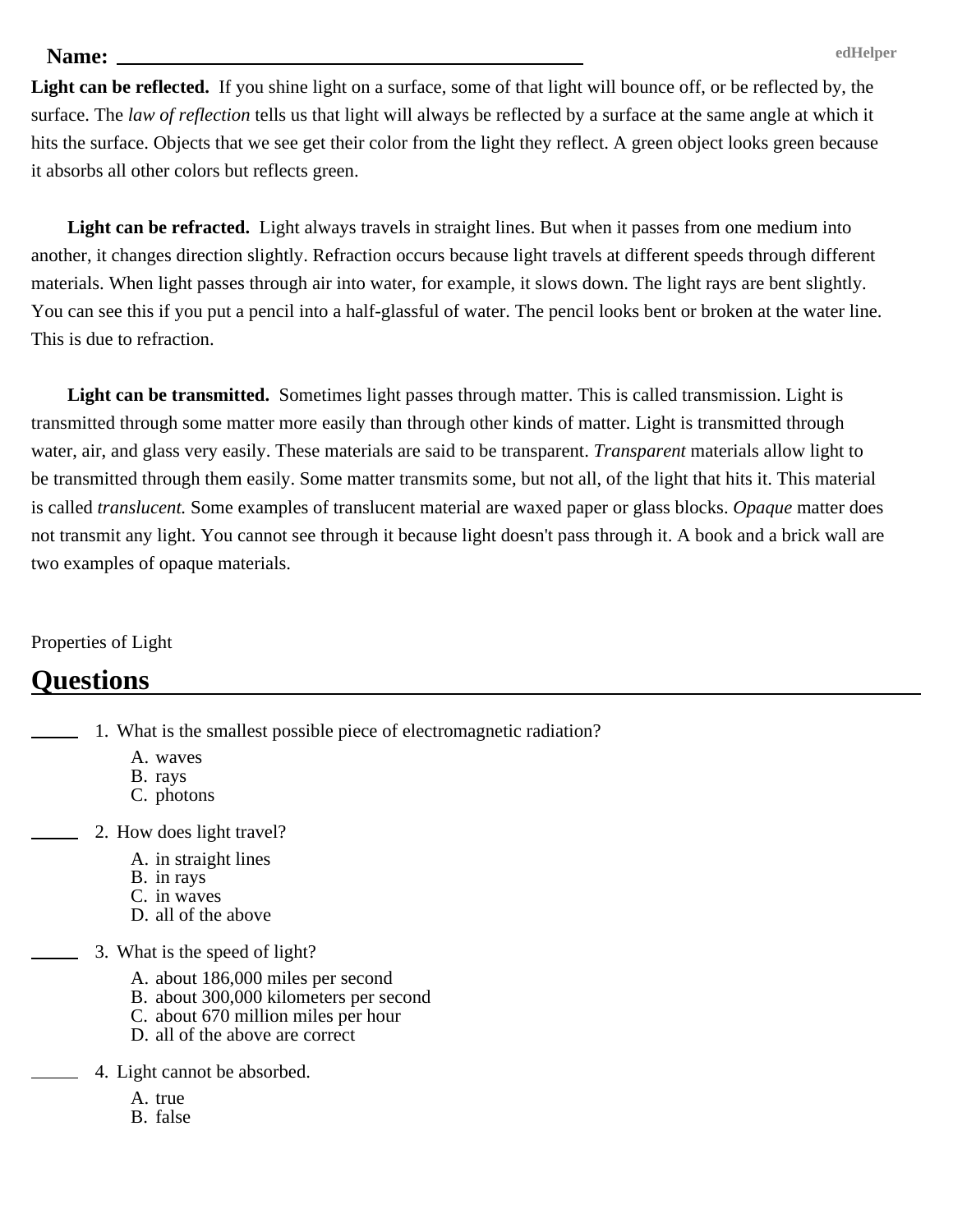### Name: <u>edHelper</u>

 $\overline{\phantom{0}}$ 

- 5. Light can be reflected.
	- A. true
	- B. false
- 6. Light can be transmitted through matter.  $\overline{\phantom{0}}$ 
	- A. false
	- B. true
	- 7. These materials allow light to be transmitted through them easily.
		- A. translucent
		- B. opaque
		- C. transparent
- 8. Something that transmits some, but not all, of the light that hits it is called:
	- A. translucent
	- B. opaque
	- C. transparent